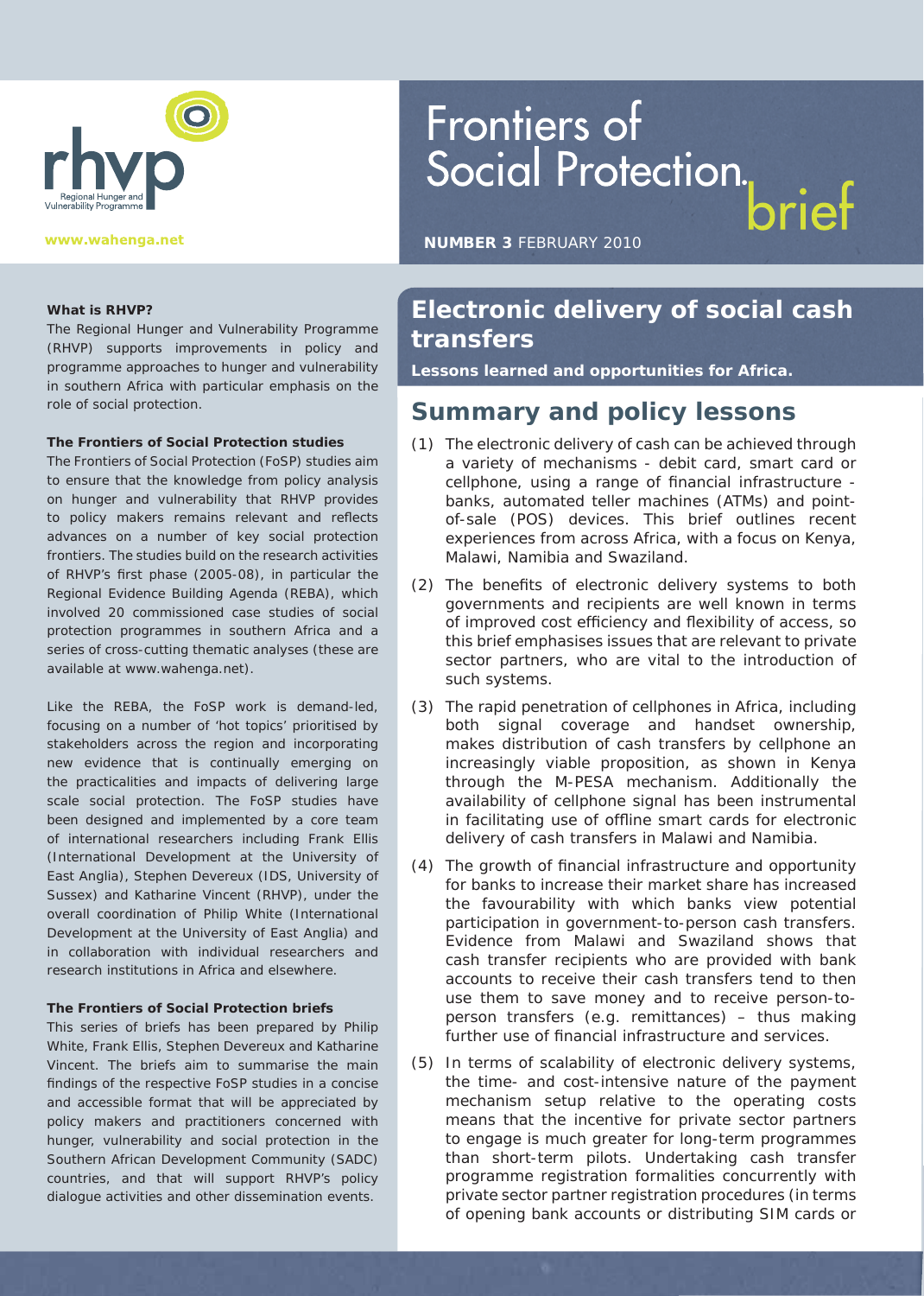smart cards) thus makes sense, wherever possible. It is also imperative that contractual obligations for the government implementer and private sector partner be agreed upfront, defining respective roles and responsibilities, together with a grievance procedure in case of non-compliance.

(6) As well as the growing base of evidence from projects and programmes in Kenya, Malawi, Namibia and Swaziland, other countries that have expressed interest in the use of electronic delivery systems include Ghana, Lesotho and Mozambique.

#### **Introduction**

In April 2008, RHVP published a thematic brief on delivery systems for social transfers, reporting on the variety of delivery systems used in the 20 social protection programme case studies that were analysed as part of the Regional Evidence Building Agenda (REBA)<sup>1</sup>. With the growing popularity of cash transfers relative to other social transfers, emphasis has shifted to investigating innovative delivery mechanisms that increase effectiveness and efficiency. A number of public (government-toperson) cash transfer projects and programmes<sup>2</sup>, including some covered within the REBA, have experimented with the use of electronic delivery systems. There is a growing literature highlighting the benefits of electronic delivery of cash transfers (see, for example, Langhan et al, 2008; Bankable Frontier Associates, 2006) and the acceptability of high technology mechanisms to recipients $3$ , so this brief concentrates on perspectives relevant to private sector partners. It elaborates changes in the business environment that have prompted an increase in the potential for electronic delivery systems (including those initially intended for private person-to-person transfers such as remittances), provides an update on the existing use of such systems in Kenya, Malawi, Namibia and Swaziland and outlines interest from Ghana, Lesotho and Mozambique.

# **Why the interest in electronic delivery systems?**

In recent debates about the relative merits of food and cash as alternative instruments for social protection interventions to reduce hunger and vulnerability, one of the arguments advanced in favour of cash was its lower delivery cost. Whilst cash is clearly less bulky than food, the liquid nature of the resource means that physical delivery entails the costs of hiring security (armoured vehicles for transport to discourage cash-in-transit heists, and security personnel at paypoints to discourage crime). In addition there are substantial risks of leakages in the system through theft and fraud as the cash has to pass through many sets of hands whilst being moved from national level (government offices and banks) down to the recipients at grassroots level. The labour-intensive nature of physical delivery further impedes implementation efficiency through the actual costs of hiring extra staff to oversee the process, or the opportunity cost of diverting existing staff from their core functions. Thus delivery costs can disproportionately burden programme budgets, and identifying more costefficient mechanisms is an important policy need (Devereux and Vincent, 2010).

As well as the costs to government, delivering cash also has costs for the recipients. The traditional system of "pulling" recipients to a paypoint to receive their transfer entails both actual and opportunity costs in terms of transport and lost labour time. Delivery of cash transfers typically involves a compromise between the cost of reaching recipients literally at the door of their homes, and the savings from providing them at a central point to which recipients must travel to receive their benefit. The former is sometimes referred to as a "push" mode of delivery, because the organiser pushes delivery right down to the individual recipient; the latter is called a "pull" mode of delivery, because individual recipients are pulled to a central point in order to receive their payment (Bankable Frontier Associates, 2006).

<sup>1</sup> http://www.wahenga.net/sites/default/fi les/briefs/REBA\_Thematic\_Brief\_3.pdf

<sup>2</sup> Throughout this brief a distinction is made between small projects (short-term initiatives that are typically led by NGOs) and programmes (longer term (permanent) initiatives that are typically led by government departments)

<sup>3</sup> RHVP undertook a small scale study to assess how women in farming cooperatives with similar profiles to cash transfer recipients could cope with cellphone technology. Results are available at http://www.wahenga.net/sites/default/files/briefs/ Brief\_16\_-\_Ever\_upwardly\_mobile.pdf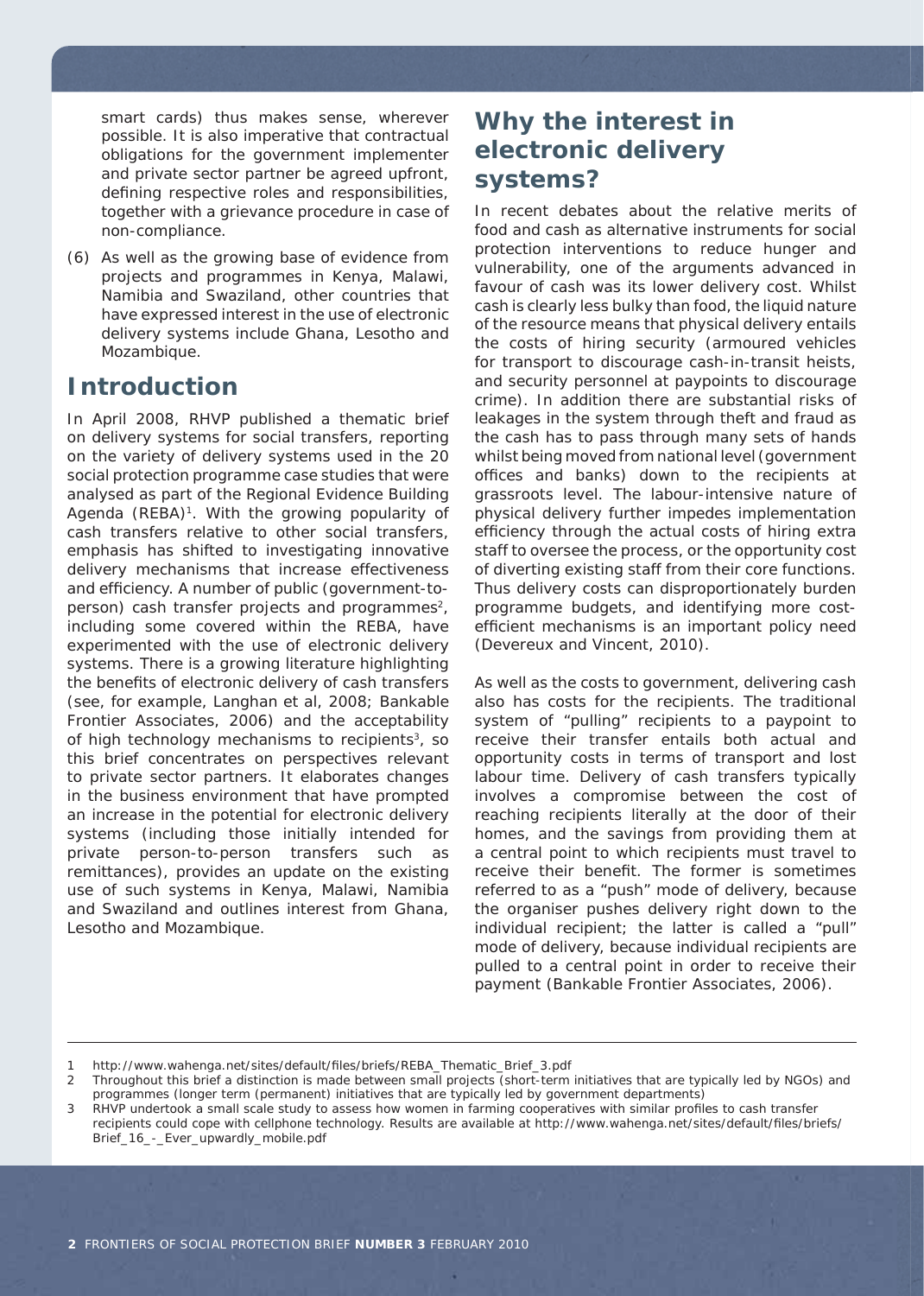A typical "pull" mode of delivery is payment at a central point like a Post Office, to which individual recipients must travel to draw their payment. This has the serious disadvantage for recipients that they must be fit and well enough to make the journey to the paypoint, which for transfers to the most needy people in society is sometimes unrealistic since they are often in need precisely because they lack physical strength and mobility. Electronic transfers offer the potential to convert "pull" delivery systems into "push" systems, with all the benefits that this brings in terms of convenience and low access cost for cash transfer recipients. The solution is to deliver cash electronically, thus minimizing the fiduciary risk (through the stringent banking rules on reconciliation of accounts preventing the risk of cash going astray), reducing the demands on staff time, and ensuring convenience for recipients (who can access their transfers at a place and time of their own choosing) – thus reducing costs all around.

The electronic delivery of cash can be achieved through a variety of mechanisms - debit card, smart card or cellphone, using a range of financial infrastructure - banks, automated teller machines (ATMs) and point-of-sale (POS) devices. At the time of the REBA studies in 2006-07, only one of the

20 individual case studies had experimented with electronic delivery systems - the Dowa Emergency Cash Transfer (DECT) short-term project in Malawi4. Since then a number of other projects have used electronic delivery systems, generating valuable information on the opportunities and challenges posed by these schemes. Table 1 summarises a selection of projects and programmes in Africa that have used electronic delivery systems since 2006.

Table 1 demonstrates that one vital prerequisite of introducing an electronic delivery mechanism is the need for a private sector partner to facilitate the payment arrangements.

### **Opportunities: the rapid penetration of cellphones in Africa**

By the end of 2008 there were over 246 million mobile subscriptions in Africa (out of a population of just under 700 million), and between 2003 and 2008 the rate of growth was more than double that in the rest of the world<sup>5</sup>. In 2008, 58.5% of the population was covered by a cellphone signal, with some countries approaching 100% coverage of inhabited areas, including South Africa,

**Table 1: Cash transfer projects and programmes that have used or are using electronic delivery systems**

| Project name                                                | Country   | <b>Delivery</b><br>mechanism               | <b>Financial Infrastructure</b>                                    | <b>Period of</b><br>operation     |
|-------------------------------------------------------------|-----------|--------------------------------------------|--------------------------------------------------------------------|-----------------------------------|
| Concern Worldwide's<br>Dowa Emergency<br>Cash Transfer      | Malawi    | <b>Biometric smart</b><br>card             | Mobile POS<br>(Opportunity International<br>Bank of Malawi (OIBM)) | December 2006-<br>April 2007      |
| Save the Children's<br><b>Emergency Drought</b><br>Response | Swaziland | Optional debit<br>card/post office<br>cash | Bank/ATM (Standard Bank)                                           | November 2007-<br>April 2008      |
| Old Age Grant                                               | Swaziland | Debit card                                 | Bank/ATM (any of Swaziland's Pilot began in<br>5 major banks)      | 2009                              |
| Concern's Kerio Valley<br>Cash Transfer Pilot               | Kenya     | Cellphone (SIM<br>card)                    | POS devices at M-PESA agent April-June 2008<br>outlets             |                                   |
| <b>Hunger Safety Net</b><br>Programme                       | Kenya     | Biometric smart<br>card                    | Bank/ATM/POS (Equity Bank)                                         | 2009-2012 (first<br>3 year pilot) |
| <b>Basic Income Grant</b><br>Pilot                          | Namibia   | Biometric smart<br>card                    | POS at NamPost post office                                         | January 2008-<br>December 2009    |
| Old Age Pension                                             | Namibia   | Biometric smart<br>card                    | POS at NamPost post office                                         | 2006-current                      |

http://www.wahenga.net/sites/default/files/briefs/REBA\_Case\_Study\_Brief\_1.pdf

5 This trend is explicable partly in terms of the increasing popularity of cellphones among rural population (Figure 1).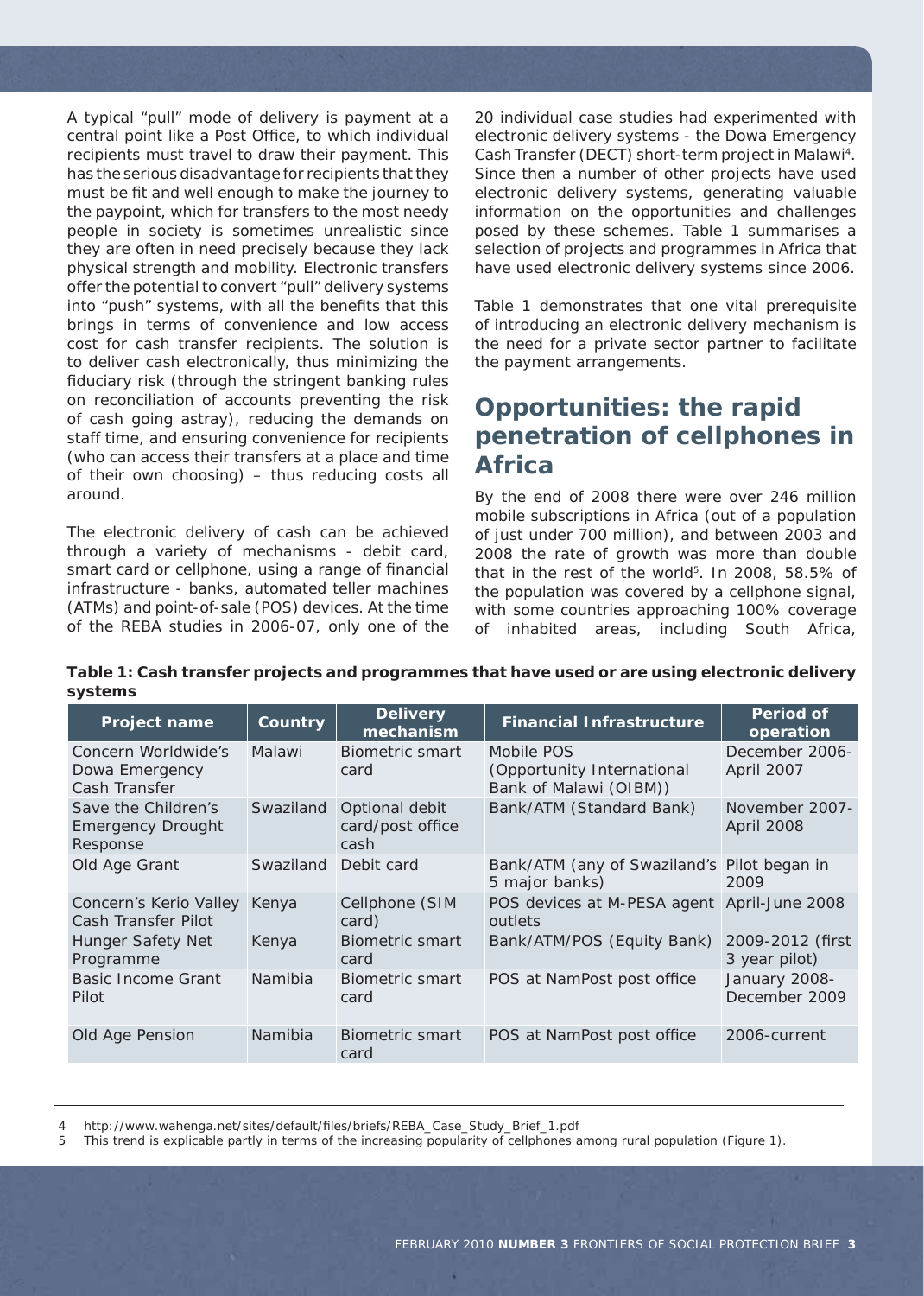

**Figure 1: Woman farmer with a cellphone round her neck in Limpopo province, South Africa** (photo by K. Vincent, 2004)

Botswana, Mauritius and the Seychelles (ITU, 2009). A number of governments, including South Africa, Kenya and Uganda, have obliged cellphone operators to provide a certain population coverage as part of their license conditions and/or require them to install community service telephones, thus ensuring that coverage is not solely restricted to urban areas (Gray, 2006). The rapid growth in cellphone ownership and signal coverage has paved the way for consideration of cellphones as a mechanism for electronic delivery, partly prompted by promising evidence for their adoption in private person-to-person transfers.

Arguably the most promising example of the potential for cellphones in delivering cash transfers is the phenomenal success of Kenya's M-PESA scheme, operated by Safaricom (a local subsidiary of Vodafone). M-PESA is a service that allows e-money to be transferred by cellphone (with instructions originated from the SIM tool kit that results in an encrypted SMS (short message service or "text") recording the transfer). Users must register at an authorised M-PESA agent by providing their Safaricom cellphone number and their national identification card. Once registered,

they can buy electronic funds at any agent and send them by SMS to any other cellphone user in Kenya (even if they are not on the Safaricom network). Electronic funds can then be redeemed for cash at M-PESA agents, or exchanged for Safaricom airtime, or used to pay bills. An M-PESA registered cellphone can also hold funds up to USD500. Just two years after its introduction, M-PESA had over 7 million registered users, and 10,000 agents, reflecting the faith that consumers place in the safety and convenience of the product (Camnar et al, 2009).

The wide accessibility and uptake of M-PESA amongst Kenyans of a variety of ages and technological abilities prompted Concern Worldwide to pioneer use of the platform as an electronic delivery mechanism for a short-term emergency cash transfer in 2008 – the Kerio Valley Cash Transfer (KVCT) project. Kerio Valley is a remote area of Kenya that suffered postelection violence, and lost a lot of livestock to cattle rustling, threatening the livelihoods of the population. Cash transfers delivered by M-PESA were considered a more cost-effective and secure option than providing food aid. Some challenges did have to be overcome: in this remote area, only about 40% of targeted beneficiaries had access to cellphones, so they were provided with SIM cards and grouped into clusters, with each cluster having access to at least one handset<sup>6</sup>. As there was no M-PESA agent within 80km, a temporary one had to be established at the local police station, with Safaricom ensuring that enough cash was on hand at payment times (Datta et al, 2008). In total USD53,000 was disbursed in two instalments to 570 households. The evaluation showed this to be a secure, cost-effective and rapid emergency response that respected people's choices and empowered the communities by providing them with access to communications technology (Brewin, 2008). This project provides further evidence that cellphones are an appropriate electronic delivery mechanism for cash transfers.

More important than project evidence are the broader changes brought about by M-PESA's success, namely the growth in consumer support for electronic money, and the concurrent development of infrastructure (signal coverage and number of M-PESA agents). Safaricom took the lead with the innovation, but the rapid uptake of the M-PESA

6 This case study also exemplifies the fact that, despite the growth in infrastructure, further hardware inputs may still be required where cash transfers are implemented in order to ensure feasibility.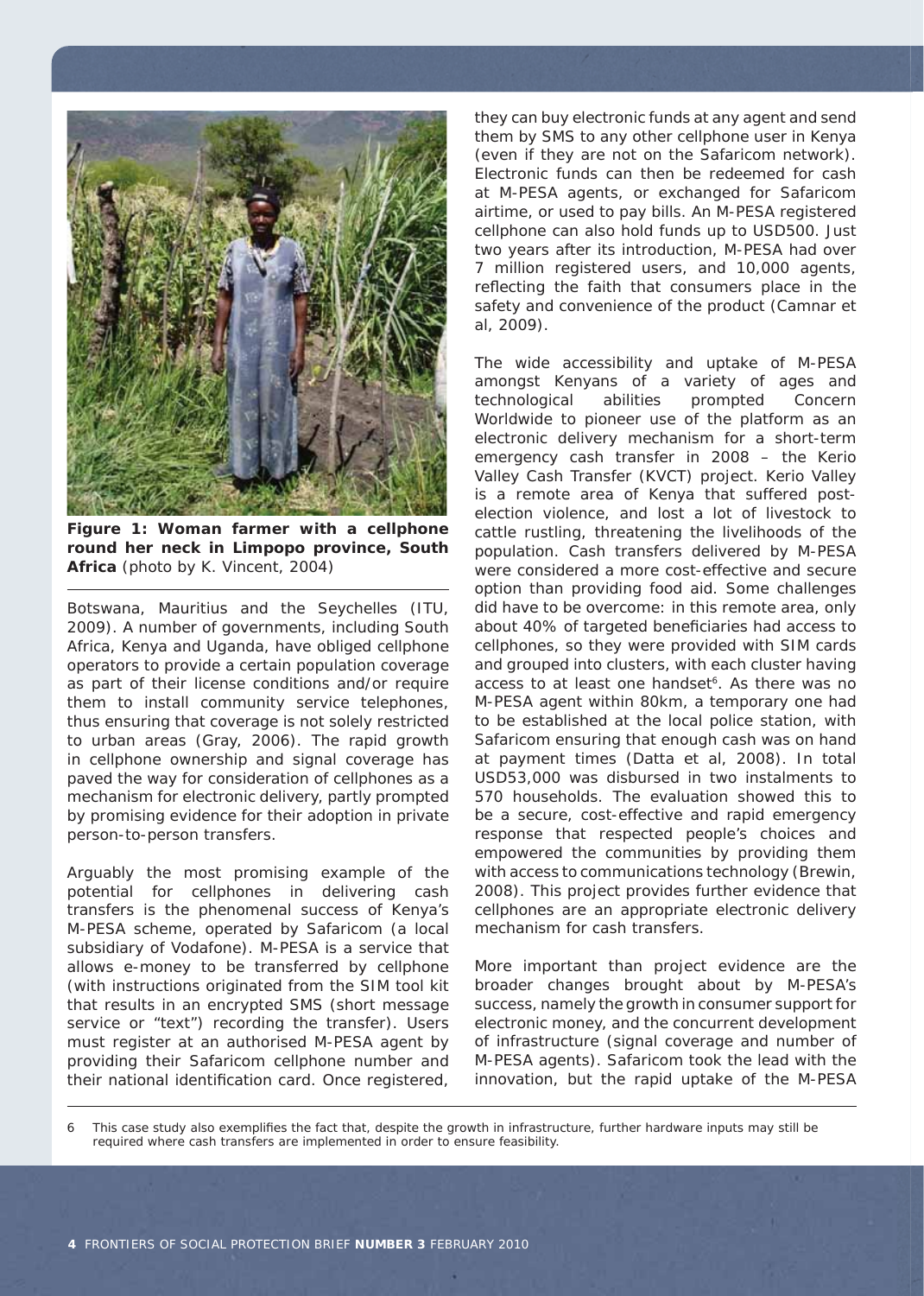service has paved the way for other private sector partners to expand their infrastructure to take advantage. The number of M-PESA authorised agents has grown dramatically since consumer demand for their services increased, and this typically benefits small-scale retailers. In addition, Paynet, a private network of ATMs, has gone into partnership with M-PESA to allow the use of their ATMs to access electronic funds held in cellphone accounts. M-PESA has since been launched in Tanzania by another Vodafone subsidiary, Vodacom. Following on from M-PESA's success, another East African-based cellphone operator – Zain - launched a rival SMS-based cash transfer system known as Zap in early 2009, which allows cash to be transferred between customers in Kenya, Tanzania and Uganda. As a result of this, the limitation of poor signal coverage and access to handsets can no longer be used as an excuse to exclude the possibility of cellphone-based delivery mechanisms for social (government-to-person) cash transfers, particularly in East Africa.

In 2009 it was reported that nearly half (47%) of all money transfers in Kenya took place by cellphone. Factors contributing to this rapid growth include the wider penetration of cellphones amongst the unbanked population, the low cost of transfers relative to the formal banking sector, and the convenience – which includes the ability to remit money more safely and securely. However, one of the reasons for the slow introduction to date of similar cellphone-based cash transfer platforms in southern Africa is the existence of more stringent financial regulations. In South Africa, for example, the SA Reserve Bank limits the provision and management of electronic money to banks – and prevents cellphone operators from offering these services<sup>7</sup>. That said, there are still opportunities to be seized by financial institutions, typically banks, in the electronic delivery of cash transfers.

### **Opportunities: development of fi nancial infrastructure and opportunities for banks to increase their market access and share**

The banking sector is an integral partner in the electronic transfer of cash, and thus has a key role to play in the electronic delivery of cash transfers in Africa, as is commonplace in Europe and North America. Increasingly, banks are recognizing the commercial opportunities in facilitating the electronic delivery of social cash transfers. In addition to the potential revenue gained (typical cash transfer programmes pay a transaction fee per transfer), there are significant incremental benefits to banks. Government programmes typically have nationally-dispersed recipients, meaning that sufficient critical mass may be reached in areas to make the deployment of new infrastructure viable where it may previously have been inappropriate. In addition, whilst under normal circumstances recipients of social cash transfers would not fit the profile of typical customers, the regular and guaranteed income, albeit small, provided by longer term cash transfer schemes makes the recipients an ideal market for banks, and a lesser risk than working-age members of the population whose informal sector income is likely to be variable and/ or seasonal.

There is evidence to show that recipients of cash transfers in pilot projects who have received their transfers electronically do indeed make use of the financial infrastructure functionality above and beyond the basic provision for accessing their cash. DECT recipients in 2006-07 in Malawi were paid by biometric smart card accessed through mobile POS devices (provided and operated by Opportunity International Bank of Malawi-OIBM) that toured the Dowa district on set days. Although the target unit was the household, the implementing NGO (Concern Worldwide Malawi) made the decision for women to receive the money. During the evaluation, chiefs and elders in one community reported "For the majority of women, this was their first time to experience banking, something that only their husbands knew before. They have since learned an important skill of banking and wish to save their earnings from soya beans at the bank." (Focus group discussion, chiefs and elders, Mwavu village, reported in Devereux et al, 2007). Further information on recipient experiences of electronic delivery systems is provided in Box 1.

However, in many parts of southern Africa the high costs associated with the physical infrastructure required for banking, in contrast to cellphone signals, has restricted the reach of formal banking outside of the densely populated urban areas.

7 An exception is a joint venture between MTN Banking and Standard Bank, which has earned the approval of regulators through the backing of a bank.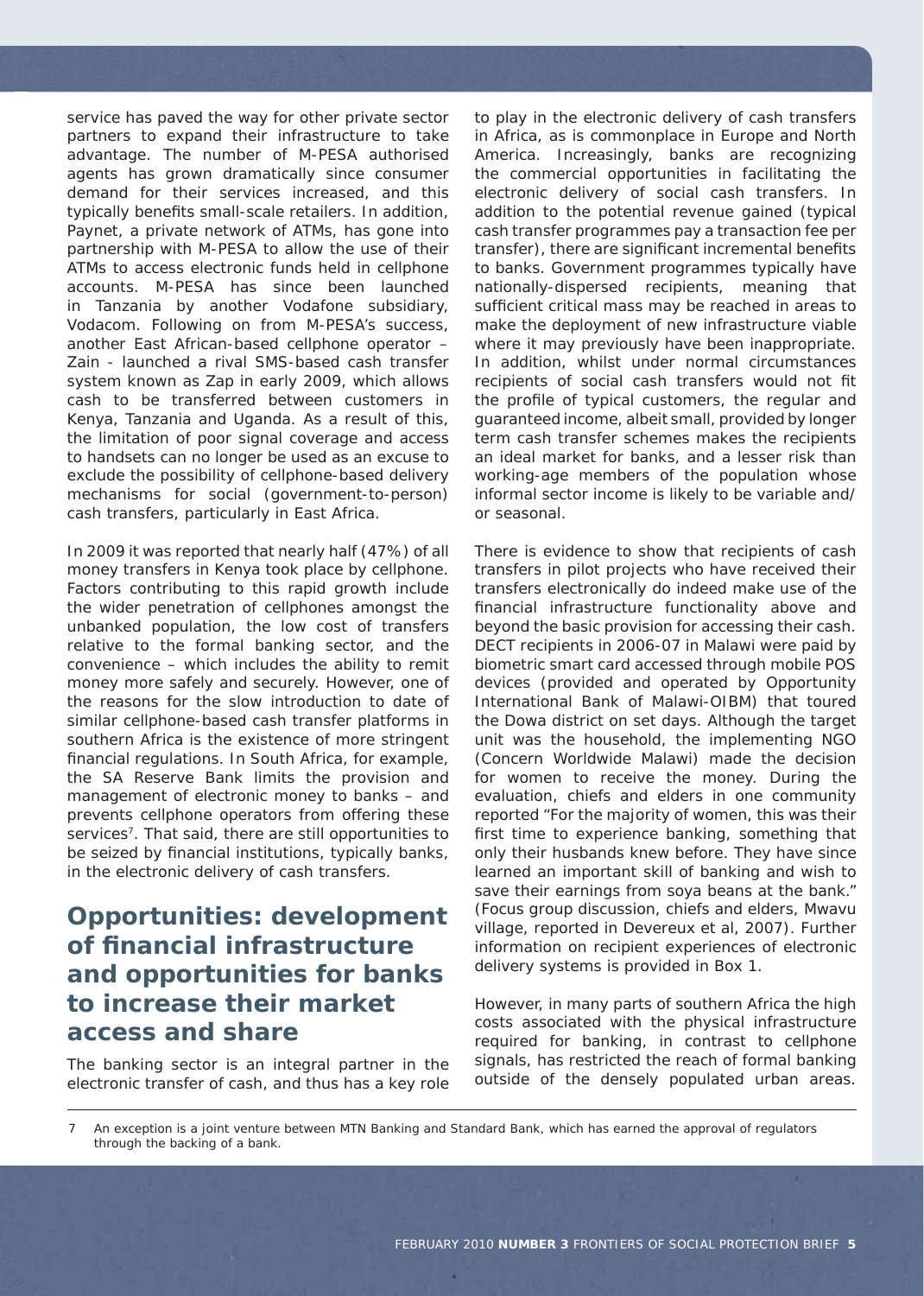# **Box 1: Benefits to cash transfer recipients of access to fi nancial infrastructure**

The use of electronic delivery mechanisms has been mooted as an example of an "enhanced payment arrangement" (EPA), which offers both add in and *add on* benefits (Bankable Frontier Associates, 2006). Add in benefits provide recipients with a new basic bank account into which the grant can be electronically transferred; thus enabling flexibility of access to the cash at a time and place convenient to the recipient. Add on benefits make available additional financial services, such as micro-credit and savings, after the cash has been transferred. Cash transfer recipients, by virtue of their profile, have typically been excluded from accessing both types of benefits. There is widespread evidence of positive developmental impacts from providing poorer members of the population with access to microcredit. One example of this is the celebrated case of the Grameen Bank in Bangladesh<sup>8</sup>, whose founder Mohammed Yunnus was honoured with a Nobel Peace Prize in 2006.

Concerns that previously unbanked cash transfer recipients will be unable to understand the banking infrastructure, and will be too intimidated to use the technology required, have been proven unfounded through various pilot projects and programmes. The evaluation of Save the Children's Emergency Drought Response programme in Swaziland, where recipients were given the choice to access their transfer through a bank account

Swaziland is a good case in point. In 2007, after a highly publicized and politically embarrassing debacle concerning the delivery of the recentlyintroduced Old Age Grant<sup>9</sup>, the government put out a tender seeking private sector partners. Several institutions expressed interest, including two major banks. Standard Bank was shortlisted. During the proposal stage, however, concern was expressed by the selection committee over the extent of Standard Bank's financial infrastructure in Swaziland. At the time, Standard Bank had

or the post office, showed that the use of ATMs increased throughout the three month duration of the project, as confidence among the recipients grew (see Figure 2 below). Similar results were shown in DECT in Malawi. For the majority of women recipients, this was their first exposure to banking, and after five consecutive months of accessing their cash through their smart cards at the mobile OIBM POS their confidence in the benefits and security of using banks to manage money had grown, and raised their interest in making use of other financial services (Devereux et al, 2007; Devereux and Vincent, 2010).

**Figure 2: Delivery mechanism used to access cash disbursed under the Emergency Drought Response in Swaziland (% of benefi ciaries)**



**Source:** based on data from Devereux and Jere, 2008

12 branches and agencies<sup>10</sup> and 20 ATMs, all concentrated in major urban areas, and it was deemed unsatisfactory to expect rural pensioners to travel relatively long distances to collect their grants. To address the inadequacies of the financial infrastructure, an interim solution was implemented that gave pensioners the choice of electronic disbursement through bank accounts or physical delivery through the post office, depending on their location.

<sup>8</sup> www.grameen-info.org

<sup>9</sup> The agency charged with disbursing the Old Age Grant – the SwaziPost post office – was unable to manage the payments. Recipients complained to their MPs and the matter was brought to parliament, where a task team was established to investigate alternative delivery mechanisms. In the meantime the Department of Social Welfare assumed responsibility for the quarterly payments.

<sup>10</sup> An agency is a small branch that performs a limited number of services.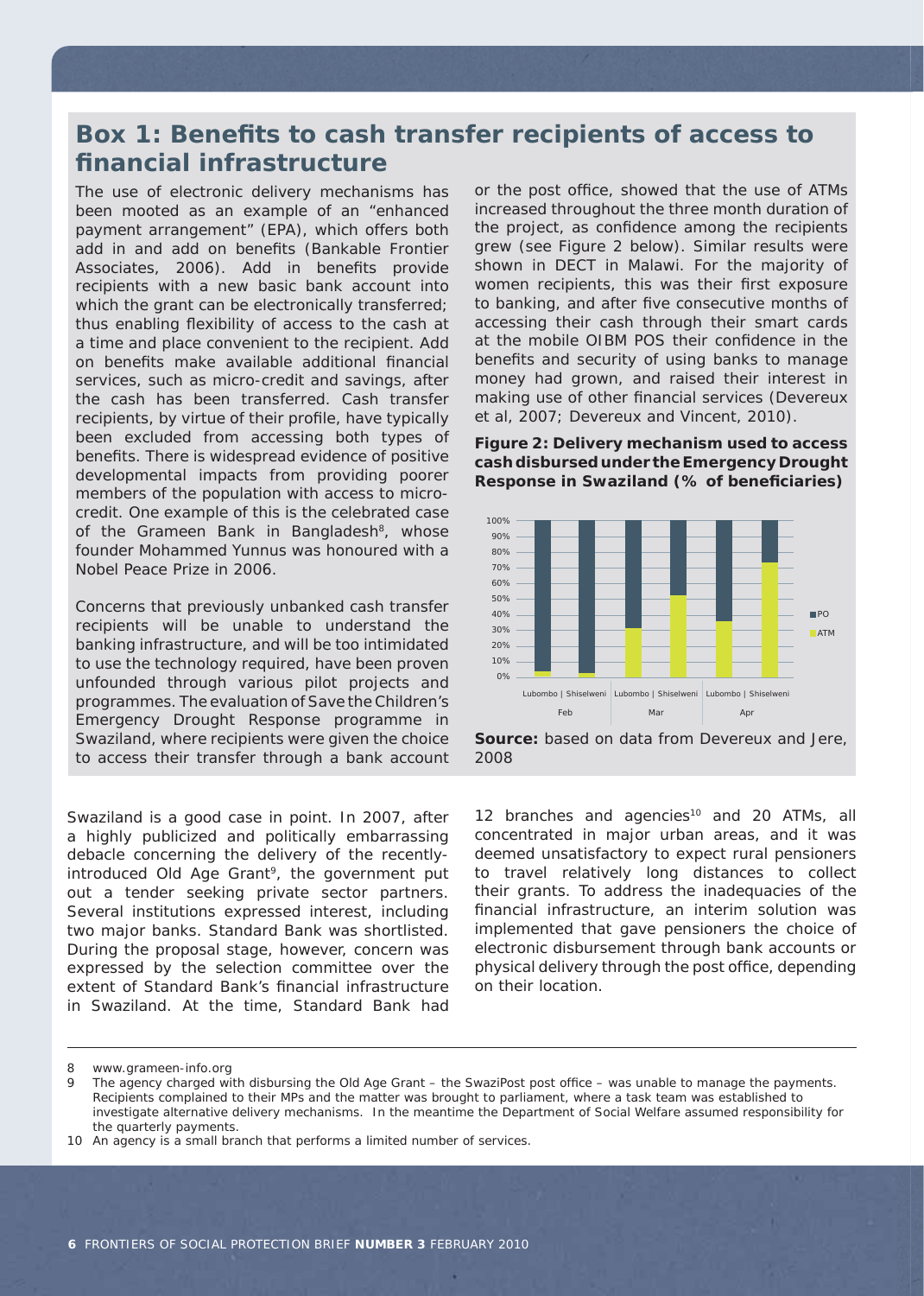# **Moving on from pilots: scalability of electronic delivery systems**

Rapid progress is certainly being made with regard to electronic delivery systems. At the time of the REBA research in 2006-07, poor infrastructure and the challenge of the magnitude of the unbanked population meant that private sector partners were wary of participation, despite the conceptual and theoretical future benefits. More recently, however, the profusion of pilot projects experimenting with electronic delivery highlights the fact that the enabling environment is becoming more conducive. Of course, the more positive evidence exists, the more likely private sector partners are to engage with such programmes. However, and importantly, the costing data derived from pilot projects of limited duration and restricted spatial extent do not give an accurate reflection of the true cost-efficiency gains of using electronic delivery mechanisms. They are inevitably skewed because the major costs of electronic delivery systems occur at the introduction of the programme, when recipients typically have to be registered and provided with access to the mechanism and the infrastructure i.e. a debit card, smart card, or SIM card, and/ or a bank account. Transaction costs thereafter are minimal, but with limited duration projects the cost calculations rarely factor this in.

As a result of the time- and cost-intensive nature of the payment mechanism setup relative to the operating costs, the incentive for private sector partners to engage is much greater for longterm programmes than short-term pilots. Indeed, Standard Bank stated at the evaluation of the Save the Children Emergency Drought Response that the short duration of the project made it unusually expensive and time consuming for them to open bank accounts for all the recipients – but they saw their participation as a useful practice for potential involvement in long-term electronic delivery of a government-run social cash transfer at a later date. Swaziland is now in the second phase of piloting an Electronic Disbursement Programme, whereby its 60,000 Old Age Grant recipients can choose to open an account at a bank of their choice (from the 5 major banks operating in the country), and have their cash paid electronically on a monthly basis, as opposed to a quarterly physical payment.

This is a precursor to the government launching a tender (for the second time) for a private sector partner to deliver the Old Age Grant in its entirety. Similarly M-PESA now has valuable experience with partnering with an NGO on the electronic delivery of a cash transfer, as shown in the KVCT example, which would stand it in good stead if it were to engage in any future projects or programmes.

As well as the skewed costs, there are other limitations of pilots that restrict the lessons that can be learned for scaling up to national programmes. The short duration of pilot projects means that any concerns arising with the delivery mechanism are rarely addressed, as no sooner do they arise then the project finishes. This was noticed by Concern Worldwide with their cellphone delivery in the Kerio Valley, which provided only two transfers. For example, a number of recipients had lost their SIM cards by the time of the second payment, and the cellphones were not suitably robust to cope with the frequent inserting and removing of SIM cards, as often one piece of hardware was shared within a cluster. As this project was of limited length, there was no scope for addressing these concerns – but if the approach were to be scaled-up, there would certainly be a need to find workable solutions.

So far only one government-led programme in Africa has embraced an electronic delivery mechanism from inception, and that is the recently launched Hunger Safety Net Programme (HSNP) in Kenya. HSNP is a phased programme that is targeting 300,000 households in the first three years, with a plan to increase to 1.5 million in the second phase. All are located in the arid and semi-arid lands (ASAL) of northern Kenya. Bimonthly cash transfers of KSH2,300 (USD33) are delivered electronically into bank accounts, with private sector partner Equity Bank<sup>11</sup>. All recipients receive a biometric smart card which they can use to access their cash through POS devices. In contrast to magstripe cards (the typical format of debit cards), smart cards contain a chip that stores the account information (balance, transactions etc.) on the card itself, rather than just in a central database. Thus the POS devices do not need to be online at all times, but rather to dial in occasionally to a central server to upload information from the cards. Box 2 contains further information on the HSNP smart cards.

11 For more information on the scoping that occurred prior to the selection of Equity Bank, see FSD Kenya (2007)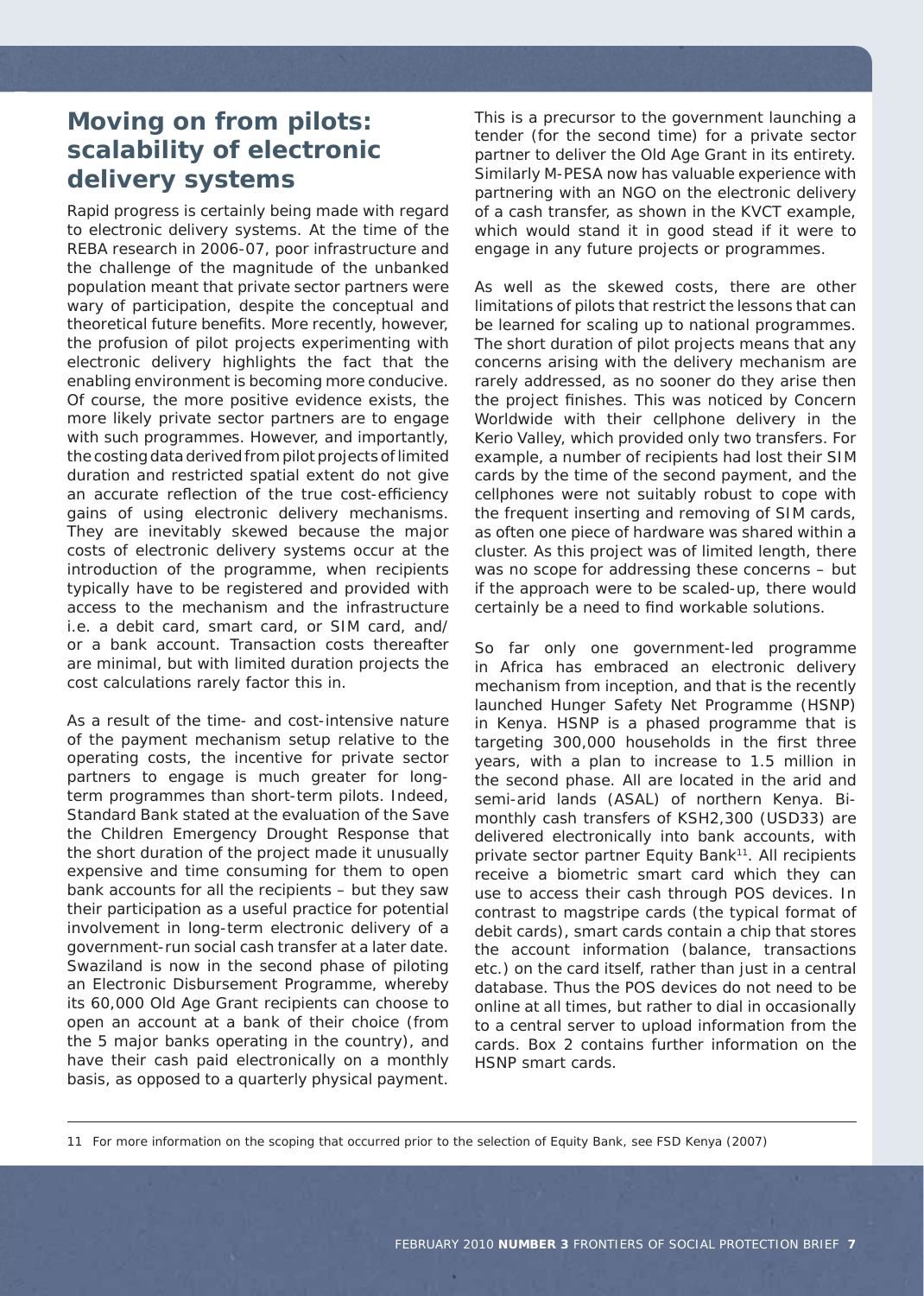### **Box 2: Biometric smart cards in Kenya's Hunger Safety Net Programme**

In order to comply with Kenyan banking law on "Know Your Customer", bank accounts and biometric smart cards can only be supplied to people who hold a Kenyan identification card. However, to cater for circumstances where the beneficiary does not have an ID card (due to loss, or age, infirmity or remoteness having prevented them from receiving one), or where the beneficiary wishes that a designated person is eligible to collect the cash on their behalf, the private sector partner Equity Bank has set up a procedure that caters for 'beneficiaries' (those eligible to receive the transfer) and 'recipients' (those eligible to collect it). When the beneficiary has an ID card and is willing to collect the cash themselves, they are also the recipient (for backup they are also required to nominate an alternate recipient who must be over 18 years of age and capable of travelling to the paypoint). When the beneficiary either has no ID, or does not wish to collect their cash in person, they must nominate

The HSNP is in its early stages. The first disbursement was postponed due to delays in the setting up of appropriate administration and implementation infrastructure. Where delivery is concerned, this included the need to establish POS devices with agents (typically storekeepers and traders) in this remote area. Although it is too early for an evaluation of this programme, early indications highlighted some teething problems with ensuring appropriate levels of cash availability around payment days – given that the mobile populations are free to choose any paypoint, predicting where and when cash will be required can be difficult. This extra effort required by Equity Bank is unusual and would not be the case if electronic delivery mechanisms were employed to their full capability.

To date, the failure to use electronic delivery systems at their full capacity is a key observation from all the pilots and programmes. In the HSNP, Equity Bank has had to ensure that enough cash is available on payday as under normal circumstances inadequate amounts are in circulation in the local economy; in the KVCT project, a new M-PESA agency had to be set up at the local police station; and in the DECT in

a primary recipient, who will be issued with the smart card (and an alternate who must be over 18 years of age and capable of travelling to the paypoint). A biometric smart card – as shown in the sample below – is issued to the primary recipient. The card shows the primary recipient's name, photo, and their household number (which becomes the account number). The chip contains biometric data (fingerprint records) for both the primary and alternate recipients.





Malawi, OIBM had to provide a mobile POS (whereas the smart cards issued could have been used in POS devices, had any been available in the district). The only projects where the electronic delivery worked without further infrastructural support are the Basic Income Grant (BIG) in Namibia, and the Emergency Drought Response in Swaziland. In the BIG project, cash is disbursed into bank accounts held with NamPost, which already issues biometric smart cards as standard to its banking customers, and has a branch within the Otjivero pilot location (see box 3).

In Swaziland when Emergency Drought Response recipients were issued with bank accounts they were then able to access their cash through debit cards at the ATM. Figure 3 shows the scene at the start of the scheme, when understanding of, and confidence in, the banking system was low, and thus recipients tended to queue to withdraw their cash on the day of disbursement – although as time went on there was growing faith in the security of their electronic cash, and thus they would access it as convenient to them, spreading out the demand. Again, to a certain extent this is a feature of pilots: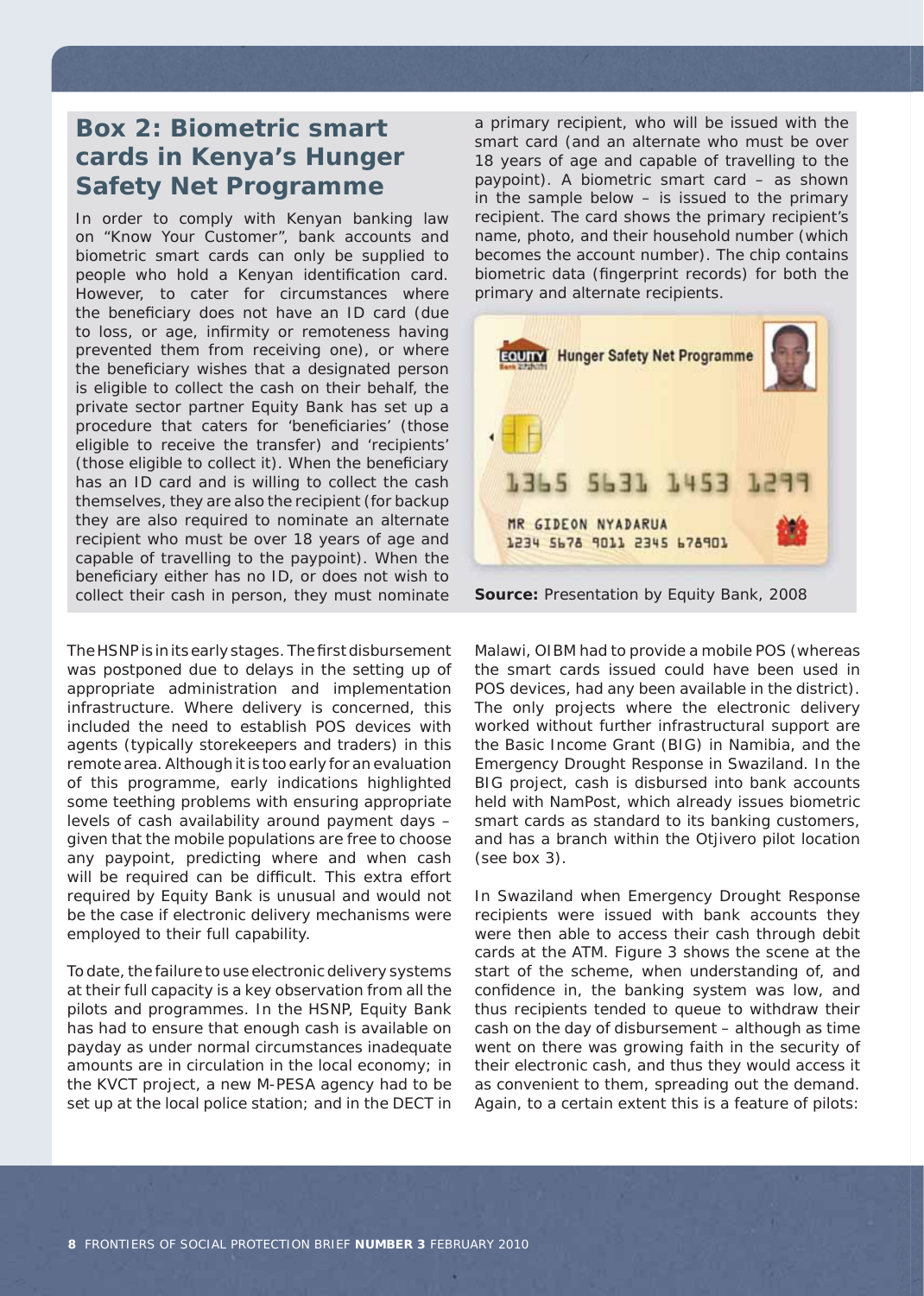## **Box 3: Biometric smart cards in Namibia's Basic Income Grant Project**

The Basic Income Grant pilot project provides a universal cash transfer of N\$100 per month to 930 individuals under the age of 60 (at which age they are eligible for a state pension) in the settlement of Otjivero-Omitara, 100km to the east of Windhoek. In line with the existing state pension, delivery of the Basic Income Grant is made through the use of smart card-based savings accounts issued by the state post office, NamPost. NamPost opened accounts for all the recipients, and waived the standard N\$50 smart card fee.

Accounts are credited with the N\$100 transfer on the 15th day of every month, after which recipients can access their funds through the local NamPost in Otjivero by presenting their card (for insertion into a POS) and having their fingerprint verified against the one stored on the smart card's chip. One free transaction is provided to recipients per month, and NamPost takes responsibility for ensuring cash to cover all payments is transported securely to the Otjivero branch on the 15th day of each month, and providing 2 extra staff from Windhoek at no extra cost. A shelter has also

when, in contrast, programmes exist at the national level they are likely to create the demand so that the infrastructural needs are soon met.



**Figure 3: Emergency Drought Response recipients in Swaziland queue at the ATM to access the cash that has been disbursed into their bank accounts** (photo by S. Devereux, 2008)

been erected outside the post office. This is done because many recipients go to the post office to check that the transfer has been made into their account, even if they choose not to withdraw the money on that day. They also have the freedom to access their transfer through any of NamPost's 122 branches throughout Namibia, at a time convenient to them.



**Source:** field notes and Basic Income Grant coalition, 2009 (photo by K. Vincent, 2009)

#### **Planned future use of electronic delivery systems**

The growing opportunities for electronic delivery systems, and the increasing body of evidence from pilot projects and programmes, means that a number of other national cash transfer schemes are considering following in the steps of HSNP. As mentioned above, Swaziland has already entered the second phase of its Electronic Disbursement Programme, which aims to have all 60,000 Old Age Grant recipients banked (at a bank of their choice) by the end of the third phase.

The government department with responsibility for Mozambique's *Programa de Subsidio de Alimentos* (PSA12), the Ministry for Women and Social Action (MMAS), in 2008 commissioned RHVP to undertake a study looking into the potential for alternative delivery of the PSA, which currently delivers using

12 PSA translates as food subsidy programme, although it is actually a cash transfer to vulnerable groups. For more information see http://www.wahenga.net/sites/default/files/briefs/REBA\_Case\_Study\_Brief\_7.pdf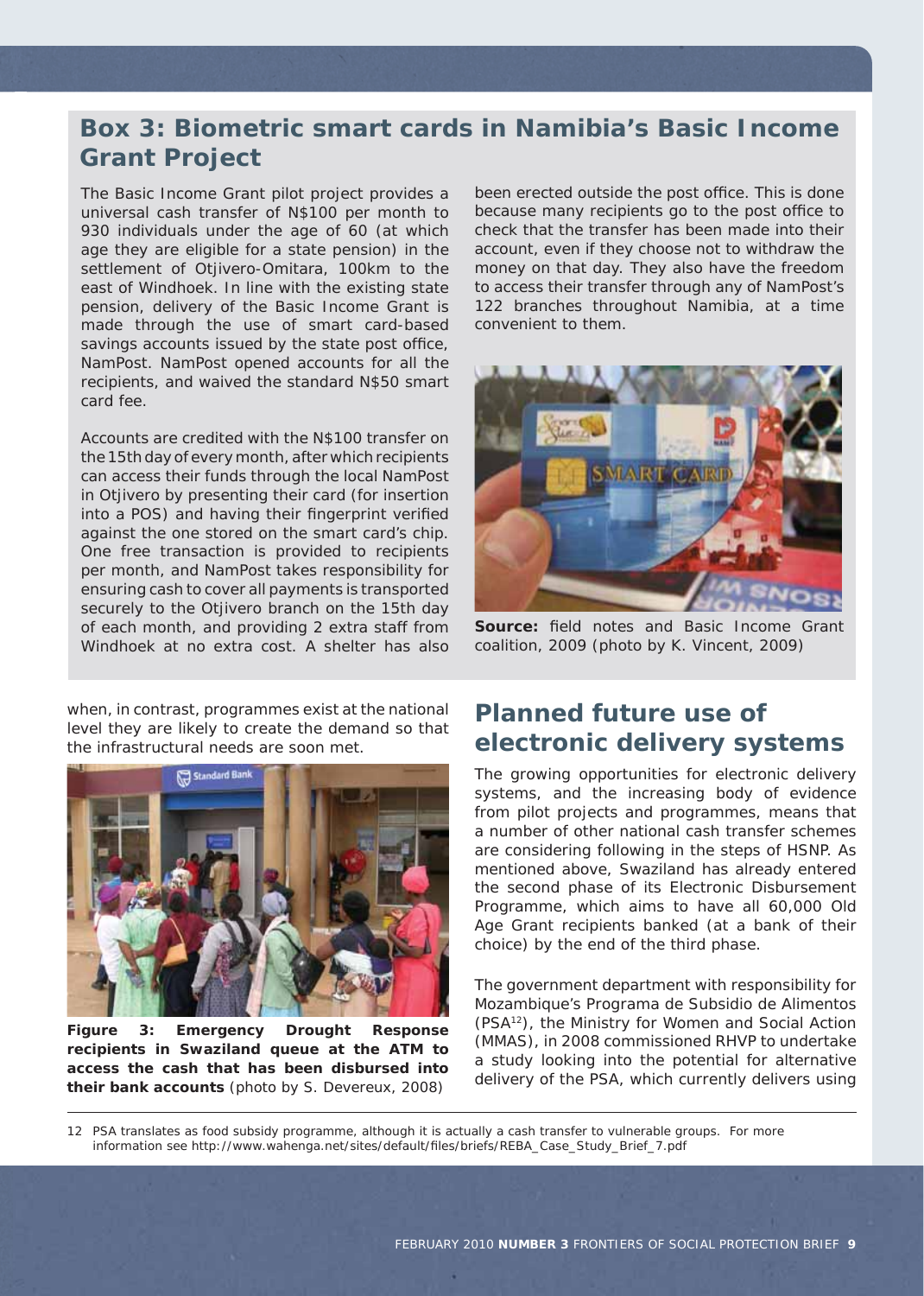a time- and resource-intensive "pull" mechanism that costs up to 40% of the value of the transfer. Private sector partners considered include the banks Barclays and *Banco Oppotunidade de Moçambique* (a sister company to Opportunity International Bank of Malawi) and Payshop, a smart card and POS operator.

In Lesotho, the Lesotho PostBank has recently received a commitment for funds from the Millennium Challenge account to proceed with smart card-based transactions systems, which would be a potential electronic delivery mechanism for the Old Age Pension (and, potentially, the recently announced Child Grant Cash Transfer programme).

Ghana currently uses a "pull" mechanism involving physical delivery of cash through the Post Office in its Livelihood Empowerment Against Poverty (LEAP). LEAP is a government-run and funded programme that began in March 2008, and is due to reach 164,000 households (equivalent to almost 20% of Ghana's extremely poor households) when the national rollout period ends in 2012. Programme officials expressed interest in the consideration of electronic delivery systems, and there are several options, with the likelihood that the recently-launched "e-zwich" platform operated by the Ghana Inter-Bank Payment Settlement System (Figure 4) that facilitates smart card use will have ironed out any teething problems come the time that a decision is made by the Department of Social Welfare.



**Figure 4: Billboard advertising the e-zwich smart card and POS system in Ghana** (photo by K. Vincent, 2009)

### **Lessons learned for electronic delivery systems**

Systems of delivery, whether physical or electronic, are only as good as the registration system on which they depend. Registration is a vital (albeit time-consuming and cumbersome) part of any cash transfer programme, with the bulk of input required prior to programme introduction. If a private sector partner is involved, it makes sense for the recipient to undertake the procedures for both programme registration and bank account/ cellphone account registration concurrently. However, whilst electronic delivery systems can be more secure, if the registration procedure is inadequate and allows for type 2 errors (inclusion of recipients who should not be benefiting from the transfer), there is a danger that the electronic delivery system may "lock in" the inaccuracies. Close collaboration between the programme implementer and its private sector partner is vital, particularly in the integration of registration of recipients in the scheme, and the payment system(s). Kenya's HSNP is using an open source web-based Management Information System (MIS) that is accessible to all implementing partners, including the Government of Kenya and Equity Bank. This has been facilitated by introducing electronic delivery at the start of the programme. Retrofitting this to an existing transfer scheme is much more difficult, due to the varied experiences, needs and preferences of the various partners, who may all prefer their own system over another. Given the need for regular updating of the system(s) (for example as new recipients enter the programme and others depart), provision needs to be made to ensure adequate capacity (in terms of time and labour) on both sides.

Partly reflecting the above, it is imperative that comprehensive terms of reference are agreed prior to the commencement of the partnership (Beswick, 2008). These should delineate the various roles and responsibilities between the programme implementer and private sector partner, together with service standards (for example relating to the timeliness of disbursement to recipients), and penalty for non-compliance. As well as detailing commitments relating to timing of the bulk transfer of funds from the implementer to the private sector partner, and the provision of a recipient list (if not using a common MIS) prior to each transfer, such an agreement should also consider a procedure for grievance handling, so that recipients do not end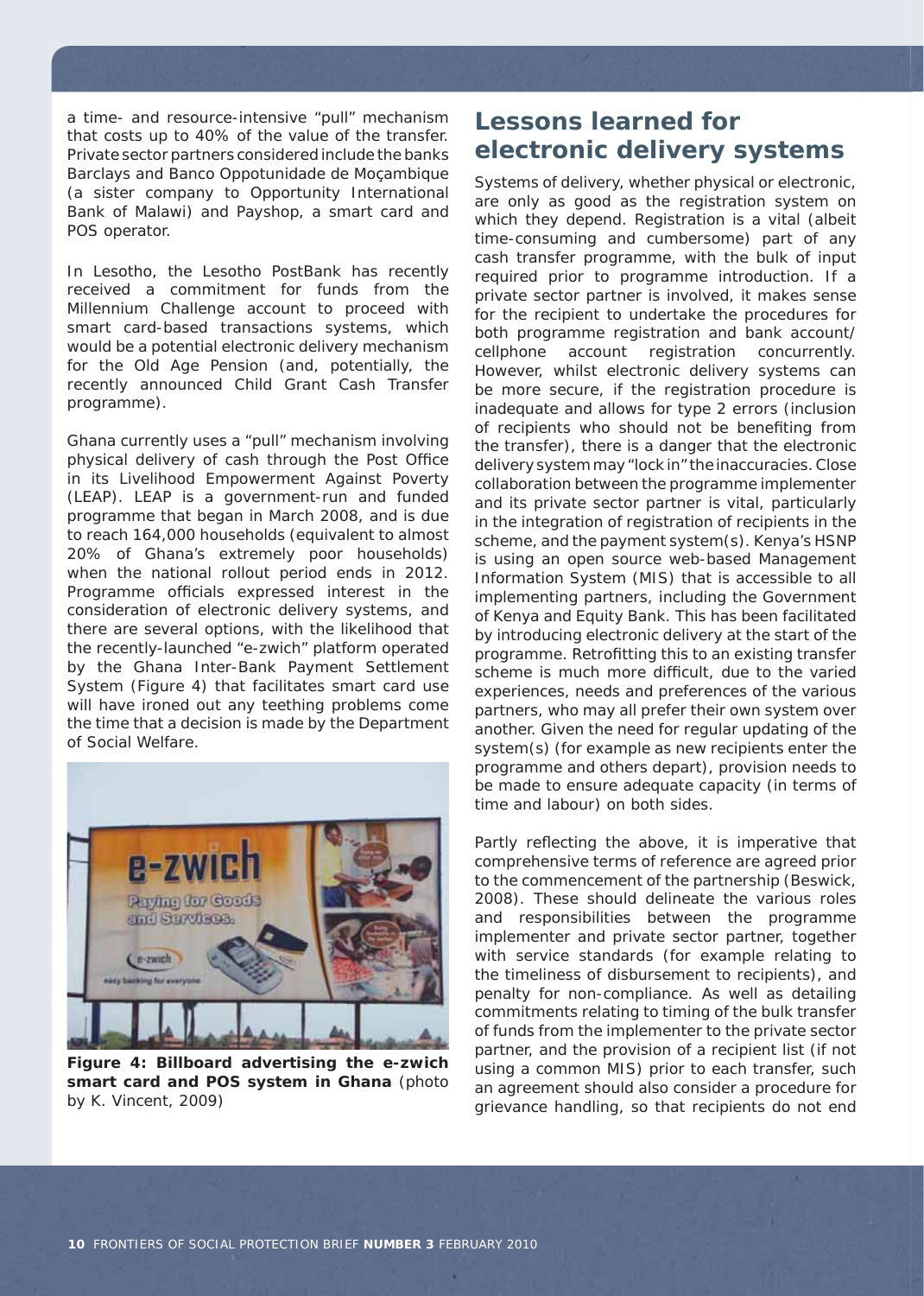up caught in a situation of not knowing who to contact in case of complaint. If due attention is paid to these administration and implementation arrangements upfront, there is great potential for electronic delivery systems to become the norm in Africa.

### **Conclusion**

There is much promising evidence for the use of electronic delivery systems in cash transfer programmes, with experiments having taken place in pilots across Africa, and recent introduction and consideration in a number of national programmes. The major benefit of electronic delivery systems is the increased cost-efficiency (lower transaction cost per transfer than traditional "pull" systems involving physical delivery of cash), not to mention the increased convenience both to the programme implementer and the transfer recipient. Electronic delivery systems lend themselves to private sector participation, where a private sector company – typically a bank, smart card platform, or cellphone operator – partners with the programme implementer. A combination of improved availability of infrastructure in Africa, together with increasing interest in the opportunities from such private sector partners, has paved the way for the increased number of projects and programmes using electronic delivery mechanisms. But electronic delivery systems are not a panacea for a successful and efficient cash transfer programme, and the lessons learned from existing experiences need to be borne in mind to ensure that they work well

#### **References**

Bankable Frontier Associates, 2006. *Scoping report on the payment of social transfers through the financial system*. Report commissioned by DFID UK, 56pp. Available online at http://www.bankablefrontier.com/ assets/report-V4.0.pdf

Basic Income Grant Coalition, 2009. *Making the difference! The BIG in Namibia. Basic Income Grant Pilot Project Assessment Report*, April 2009. Windhoek: BIG Coalition, 103pp. Available online at http://www. bignam.org/Publications/BIG\_Assessment\_report\_08b. pdf

Beswick, C., 2008. *Distributing cash through bank accounts: Save the Children's drought response in Swaziland*. London: Save the Children, 40pp. Available online at http://www.savethechildren.org.uk/en/docs/ banking\_case\_study\_swaziland.pdf

Brewin, M., 2008. *Evaluation of Concern Kenya's Kerio Valley Cash Transfer Pilot (KVCTP)*, April-June 2008. Nairobi: Concern Kenya, 41pp. Available online at http://mobileactive.org/files/KenyaCashTansferPilot-EvaluationReport-July08.pdf

Camnar, G., Pulver, C. and E. Sjoblom. 2009. *What makes a successful mobile money implementation? M-PESA in Kenya and Tanzania*. Nairobi: Financial Sector Deepening, 10pp. Available online at http:// www.fsdkenya.org/pdf\_documents/09-08-28\_MPESA\_ in\_Kenya\_Tanzania.pdf

Datta, D., Ejakait, A. and M. Odak. 2008. *Mobile phone-based cash transfers: lessons from the Kenya emergency response*. Humanitarian Exchange Magazine 40, October 2008, available online at http://www. odihpn.org/report.asp?id=2936

Devereux, S., Mthinda, C., Power, F., Sakala, P. and A. Suka. 2007. *An evaluation of Concern Worldwide's Dowa Emergency Cash Transfer Project (DECT) in Malawi, 2006-07*. Dublin: Concern Worldwide, 80pp.

Devereux, S. and P. Jere. 2008. "*Choice, dignity and empowerment?" Cash and food transfers in Swaziland: an evaluation of Save the Children's Emergency Drought Response 2007-08*. Mbabane: Save the Children, 57pp.

Devereux, S. and K. Vincent. 2010. *Using technology to deliver social protection: exploring opportunities and risks*. Development in Practice 20 (3), forthcoming May 2010.